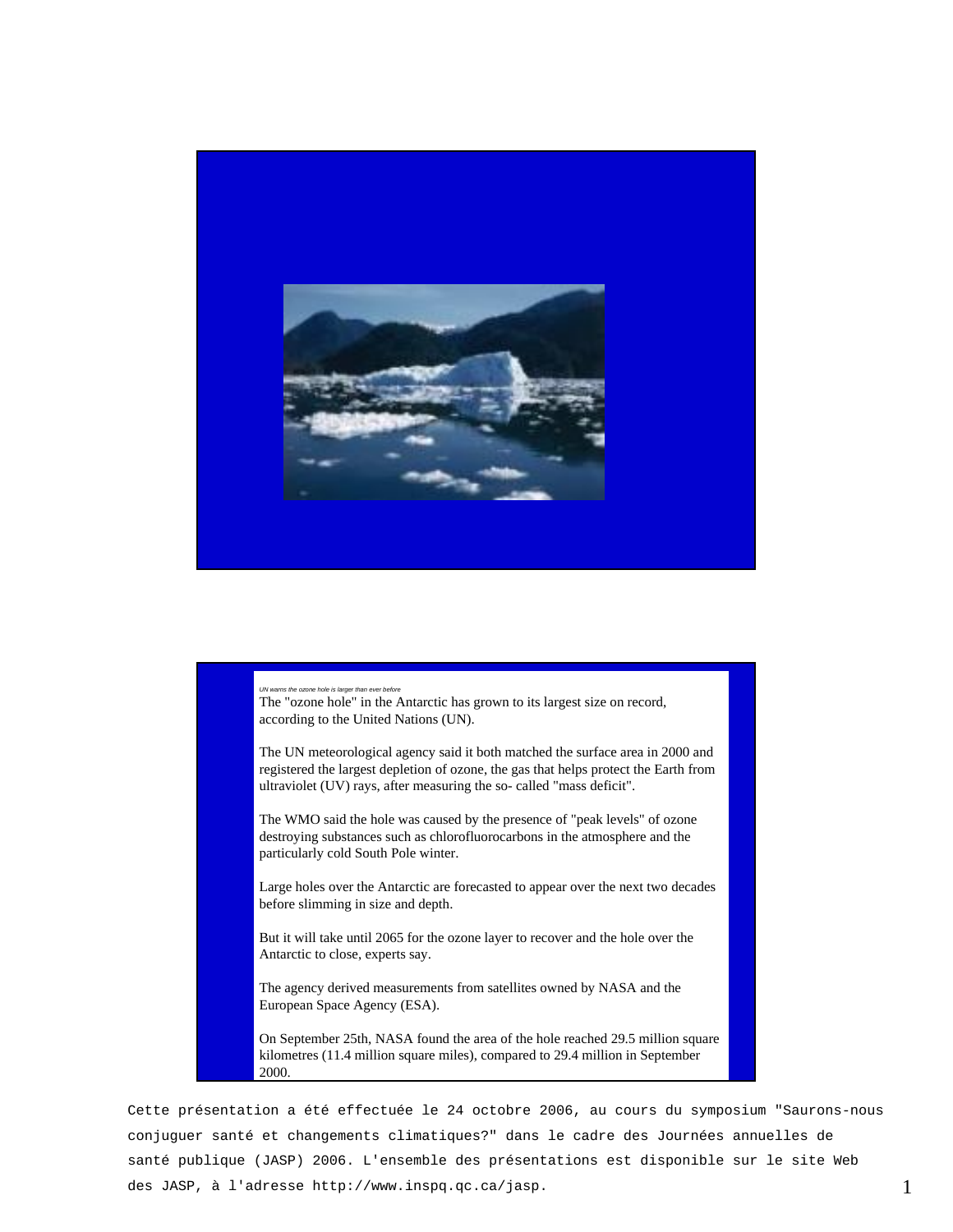The satellite observed an ozone loss for the year of 40 million tonnes on 2 October 2006, surpassing a loss of 39 million tonnes recorded in 2000.

Ozone loss is calculated by the dimensions of the ozone hole – this year's measurement of the hole was 28 million square kilometres, nearly as large as the record extension registered in 2000, and the depth of the ozone hole is around 100 Dobson units, rivalling the record low ozone values in 1998.

This year was a record year because the two measurements occurred during the same period.

A Dobson unit is a unit of measurement that describes the thickness of the ozone layer in a column directly above the location being measured.

"Such significant ozone loss requires very low temperatures in the stratosphere combined with sunlight," ESA Atmospheric Engineer Claus Zehner said.

"This year's extreme loss of ozone can be explained by the temperatures above Antarctica reaching the lowest recorded in the area since 1979."

### **The sun and ultraviolet problem in Australia**

♦ **A European origin population in a high intensity UV environment** 

♦ **Equals problems**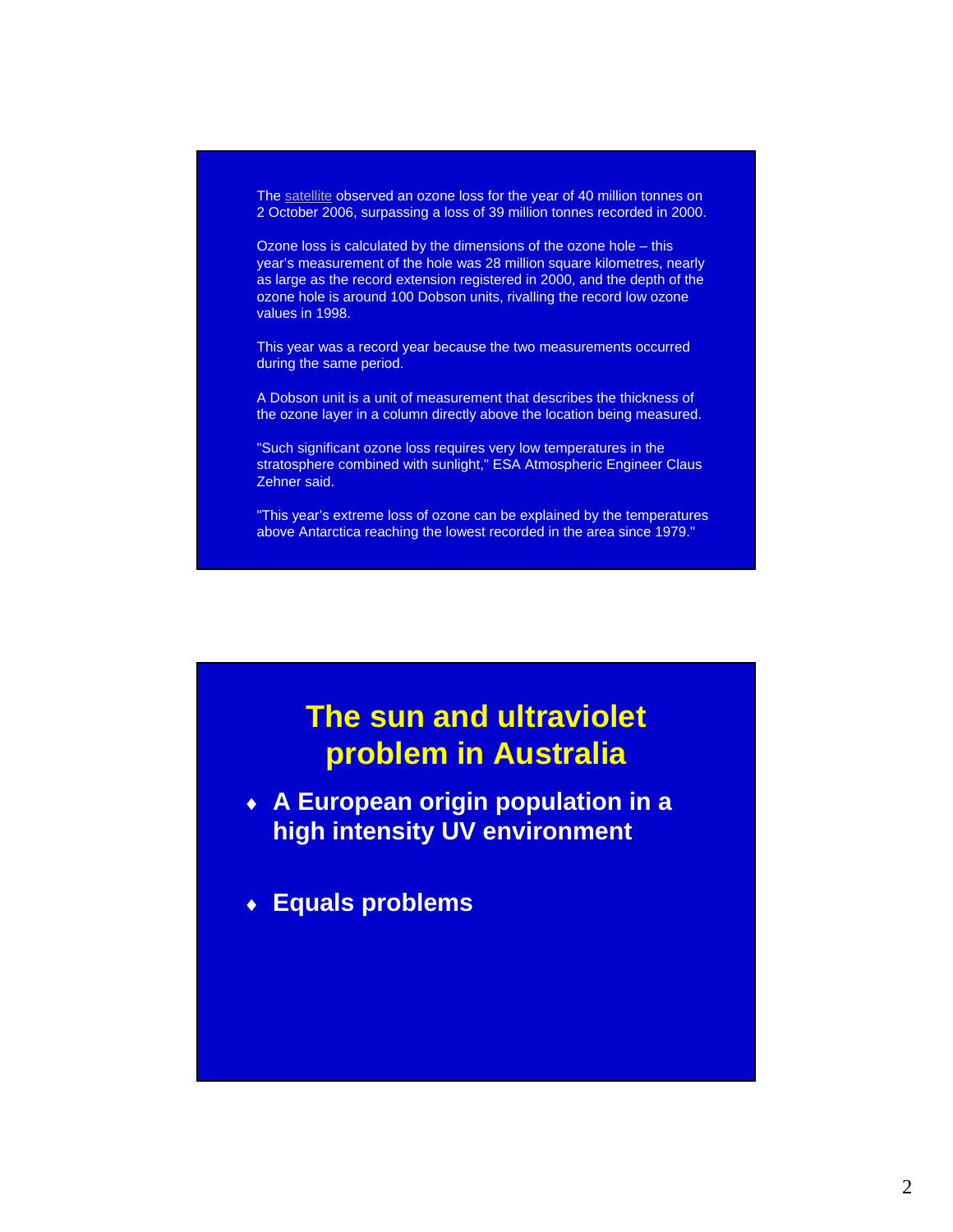*I love a sunburnt country, A land of sweeping plains, Of ragged mountain ranges, Of droughts and flooding rains. I love her far horizons, I love her jewel-sea, Her beauty and her terror - The wide brown land for me!*

*My Country by Dorothea Mackellar (1885 - 1968)*

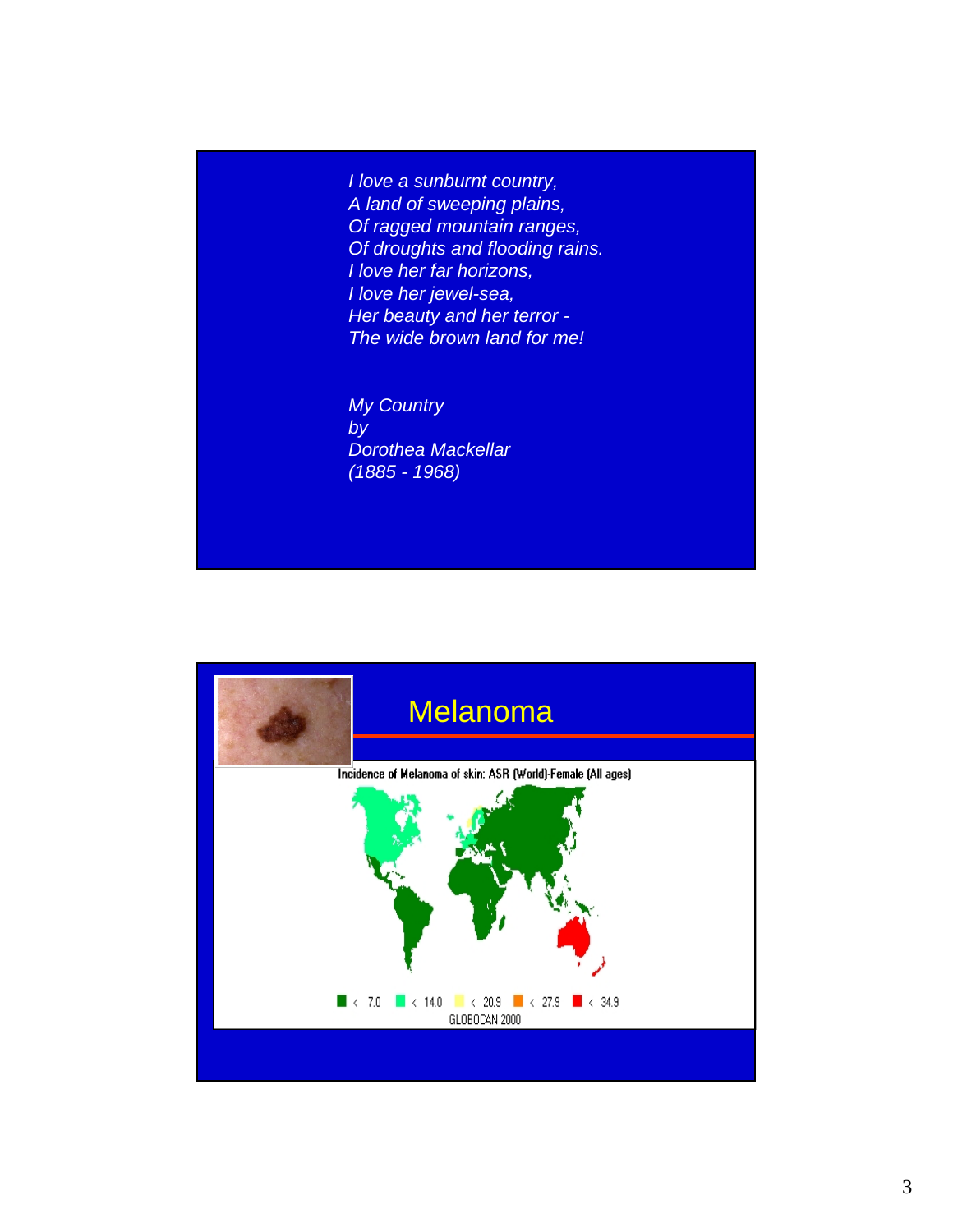

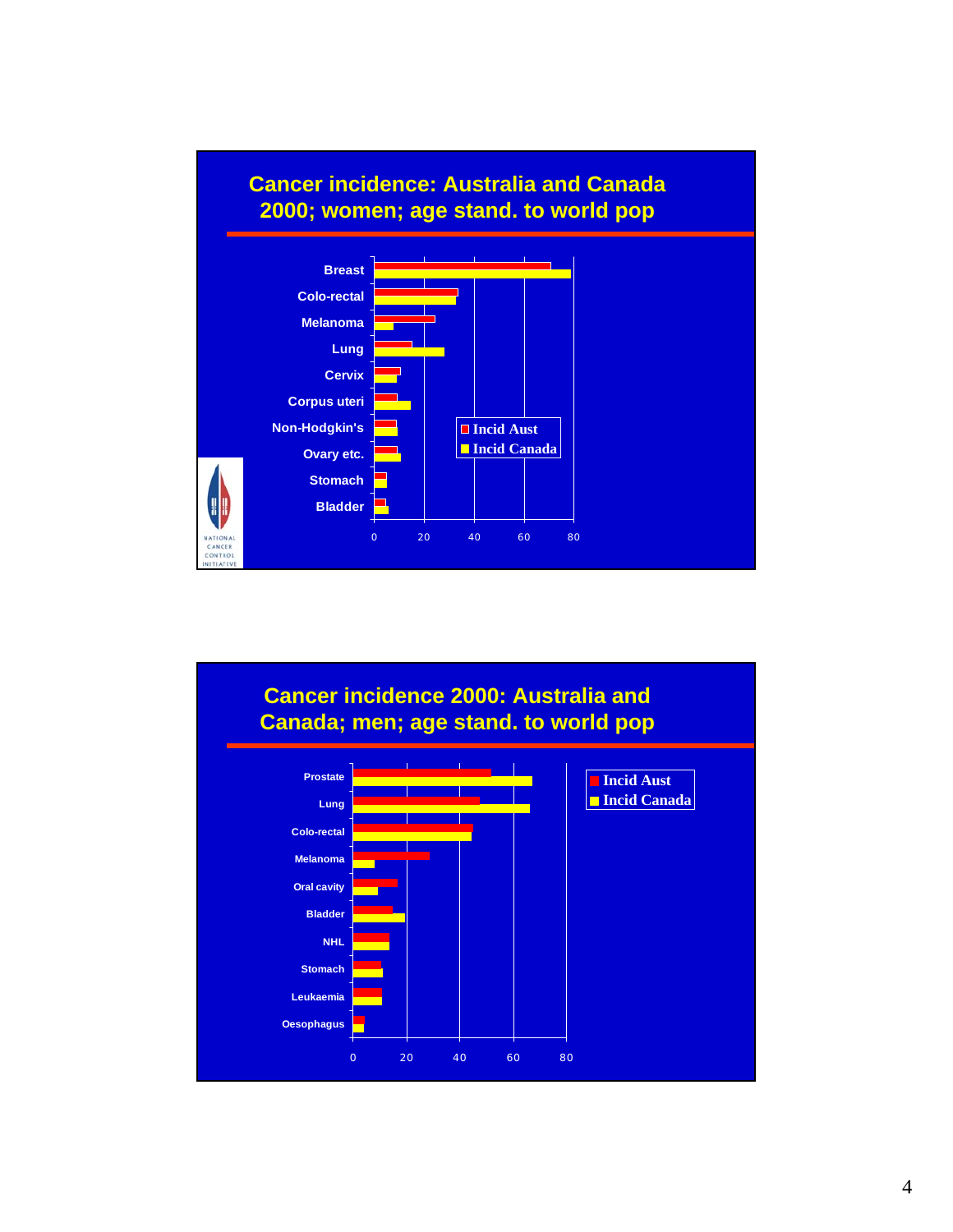

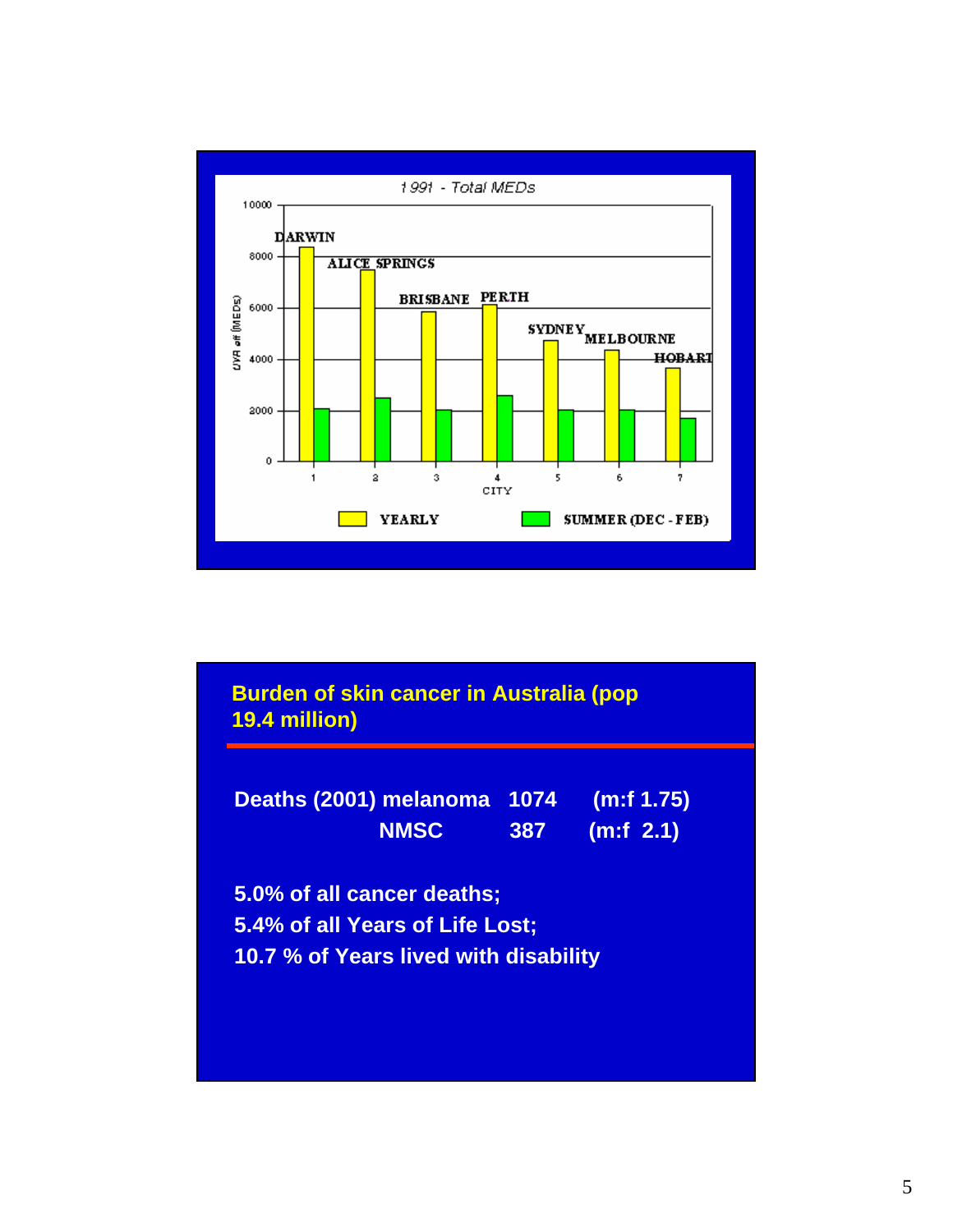|  |  | <b>Burden of skin cancer in Australia</b> |  |  |
|--|--|-------------------------------------------|--|--|
|  |  |                                           |  |  |

| Incidence (2001) melanoma      |                   |  | 8,885 (m:f 1.3)     |  |  |  |  |  |
|--------------------------------|-------------------|--|---------------------|--|--|--|--|--|
| (2002) BCC                     |                   |  | 266,000 (m:f 1.3)   |  |  |  |  |  |
|                                | <b>SCC</b>        |  | $118,000$ (m:f 1.5) |  |  |  |  |  |
|                                | <b>Total NMSC</b> |  | 384,000 (2% of pop) |  |  |  |  |  |
| 15.2% of all cancer care costs |                   |  |                     |  |  |  |  |  |
| 1.0% of all health costs       |                   |  |                     |  |  |  |  |  |
|                                |                   |  |                     |  |  |  |  |  |

**Hospital admissions 54,700; medical consultations 1.9 million Health costs (malignant only) \$200 million; health costs (including benign) \$300 million**

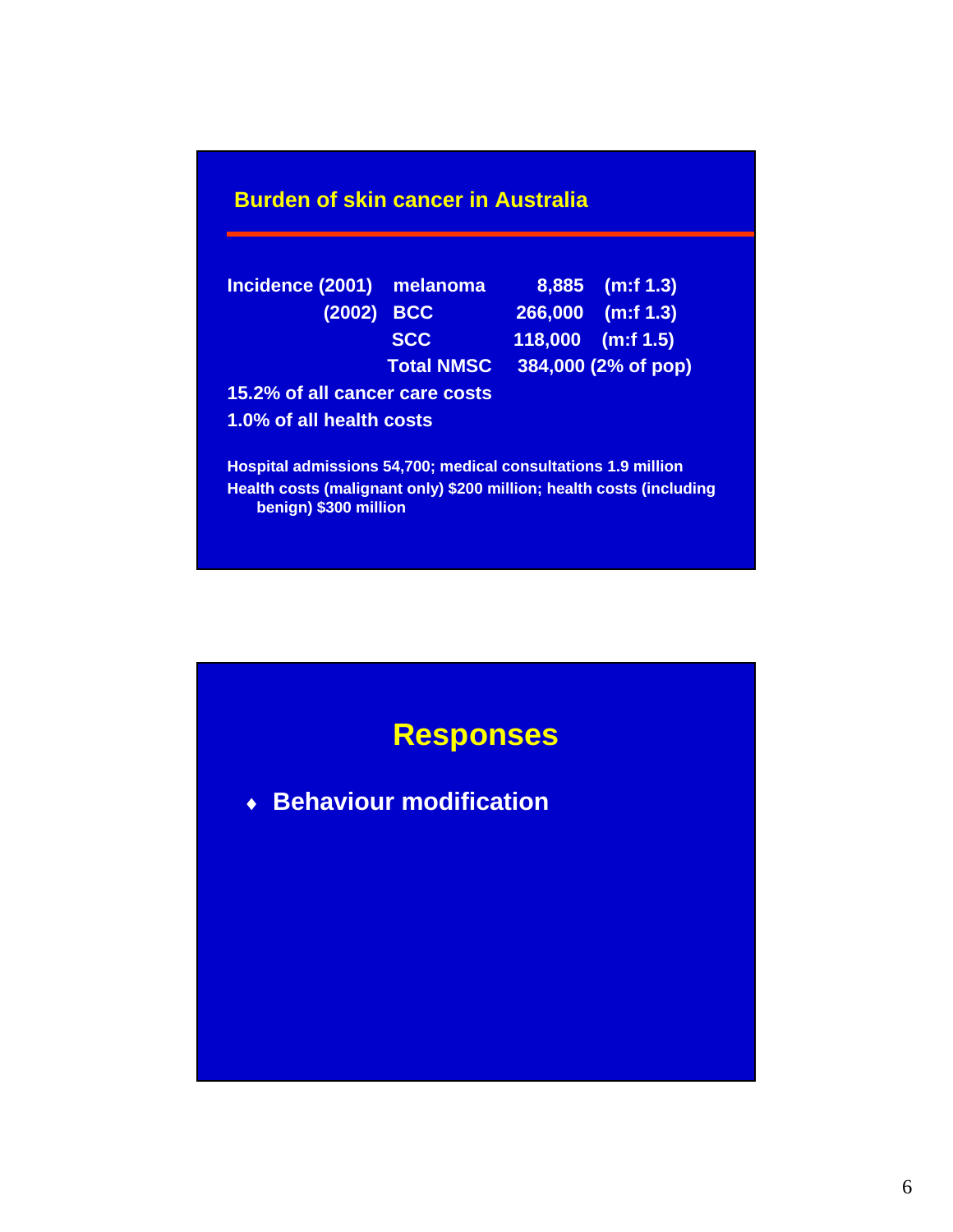#### **Responses**

- ♦ **Behaviour modification**
- ♦ **Media objective to change knowledge, attitudes and behaviours relevant to excess sun exposure, sunburn, and suntan**

#### **Responses**

- ♦ **Sunscreens, clothing, hats, sunglasses**
- ♦ **Promotion of standards of UV protection and labelling**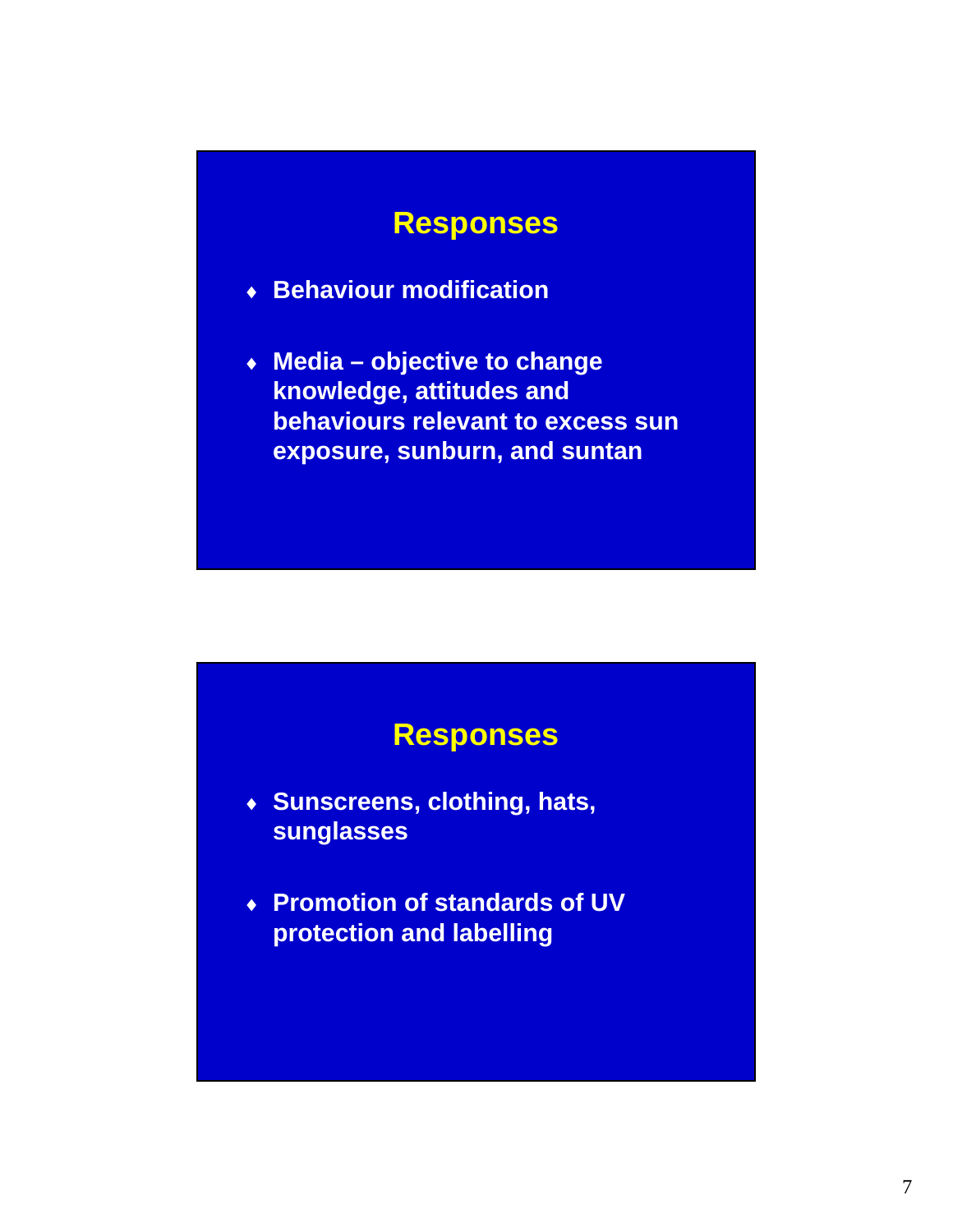#### **National survey of sun behaviour 2003-4**

- ♦ **Random telephone surveys on Monday & Tuesday evenings asking about the previous weekend**
- ♦ **For 8 weeks of summer, 27 Nov 2003 to 27 Jan 2004**
- ♦ **In each of the eight states/territories**
- ♦ **5073 adults surveyed**

*Report: K. Bowles et al., Cancer Council Victoria*

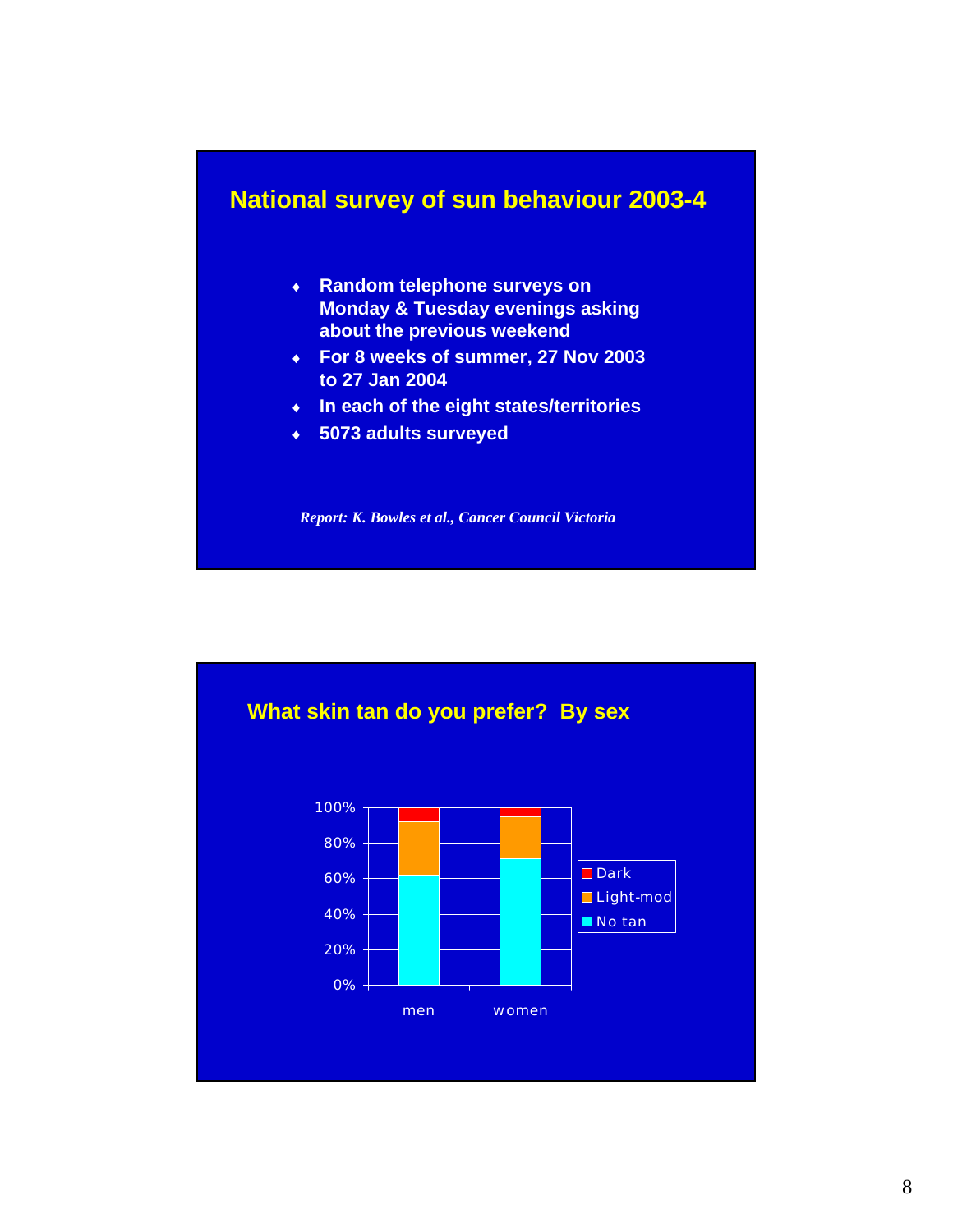

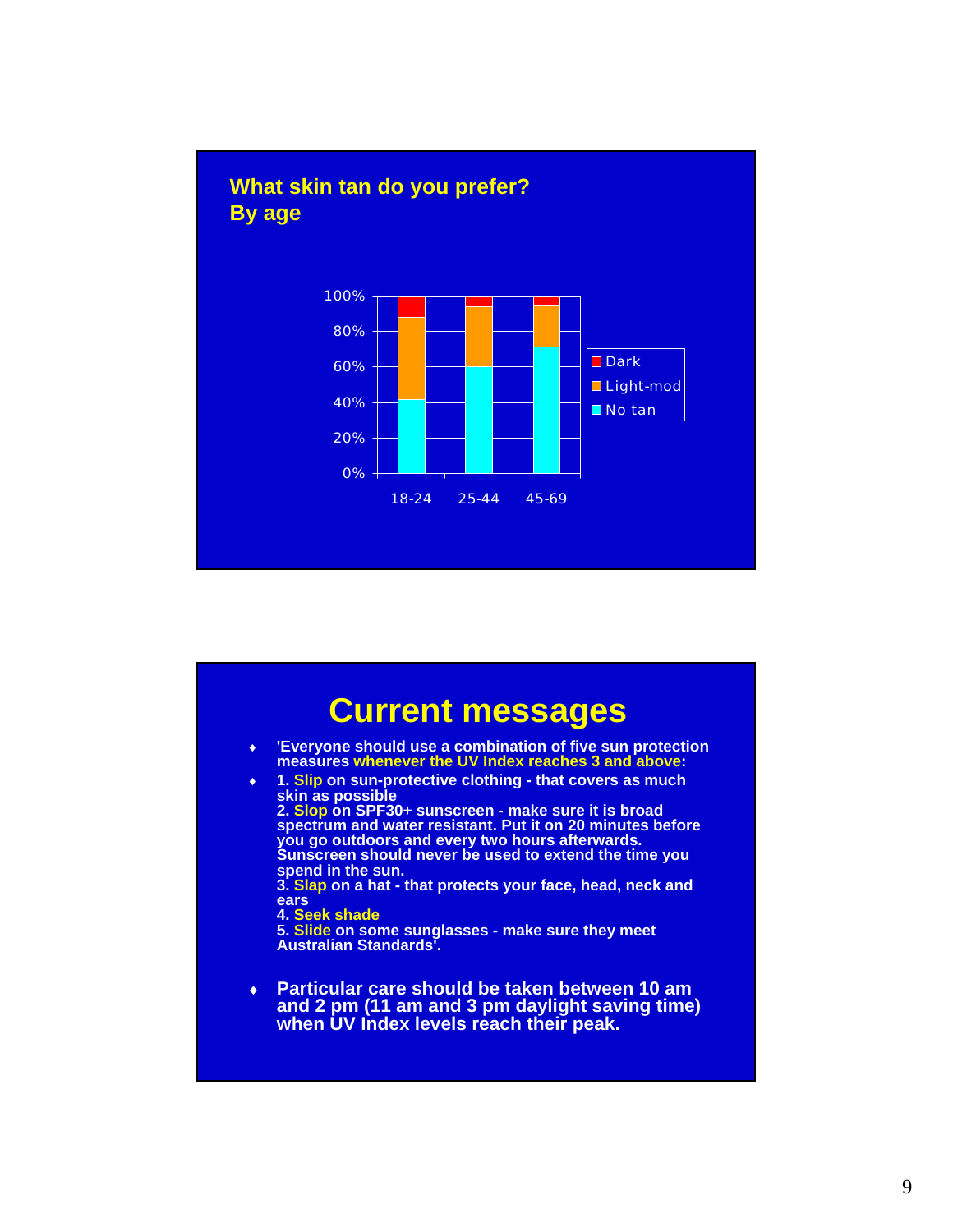

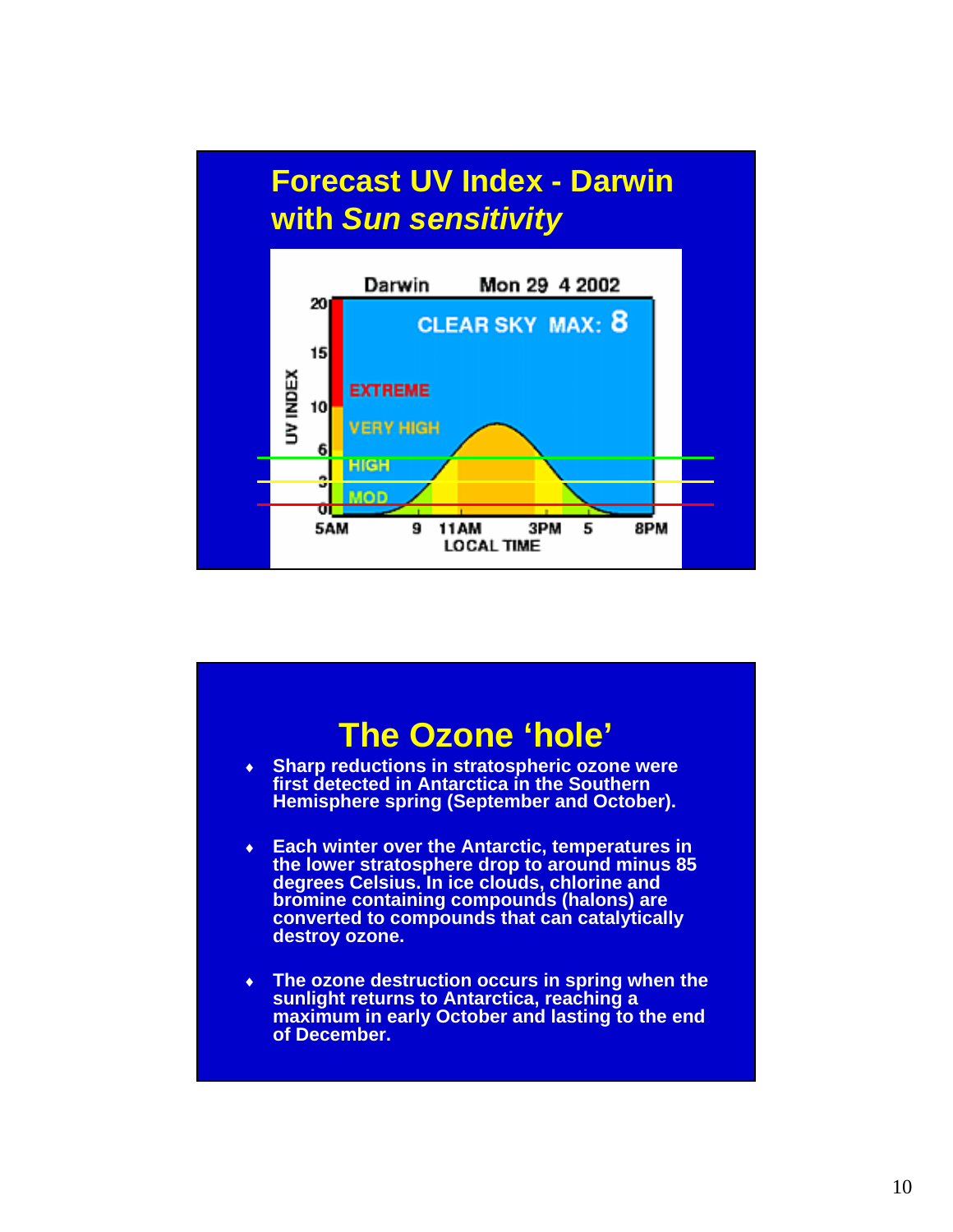

#### **The Montreal protocol** ♦ **In the mid-1980s most countries signed the Montreal Protocol governing the global consumption of ozone depleting substances.**  ♦ **Since then the accumulation of ozone-depleting substances in the atmosphere has slowed. Concentrations peaked in the mid-1990s and are now declining.**  ♦ **But the substances already in the atmosphere continue to destroy ozone, and the depletion of ozone over Australia and Antarctica may not yet have peaked, although ozone may not decline much further.**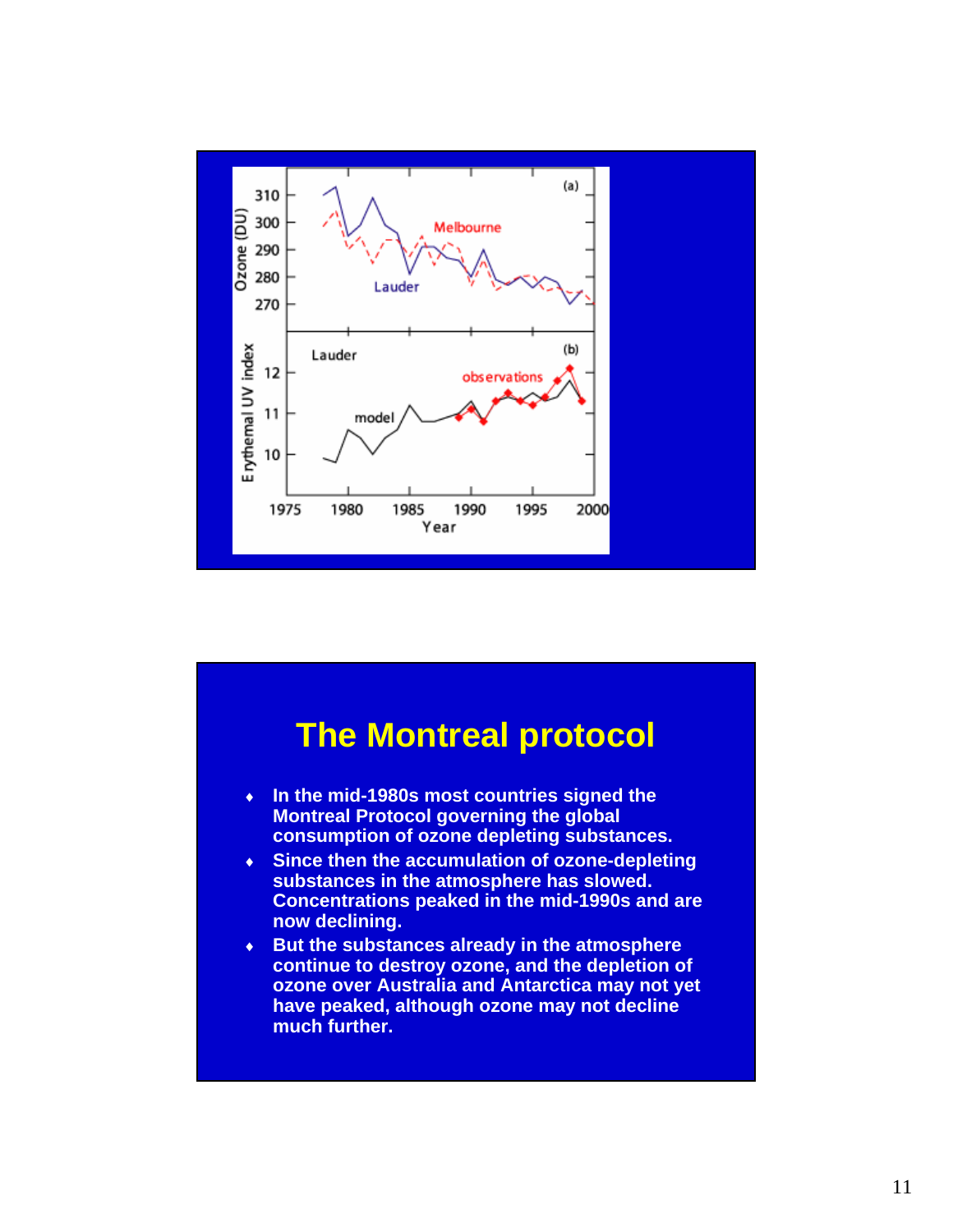### **Ozone at the poles**

♦ **Arctic stratospheric air is generally much warmer than in the Antarctic, and fewer ice clouds form, so ozone depletion in the Arctic has been less than in the Antarctic.**

#### Melanoma mortality per 100,000, Australia, age standardised

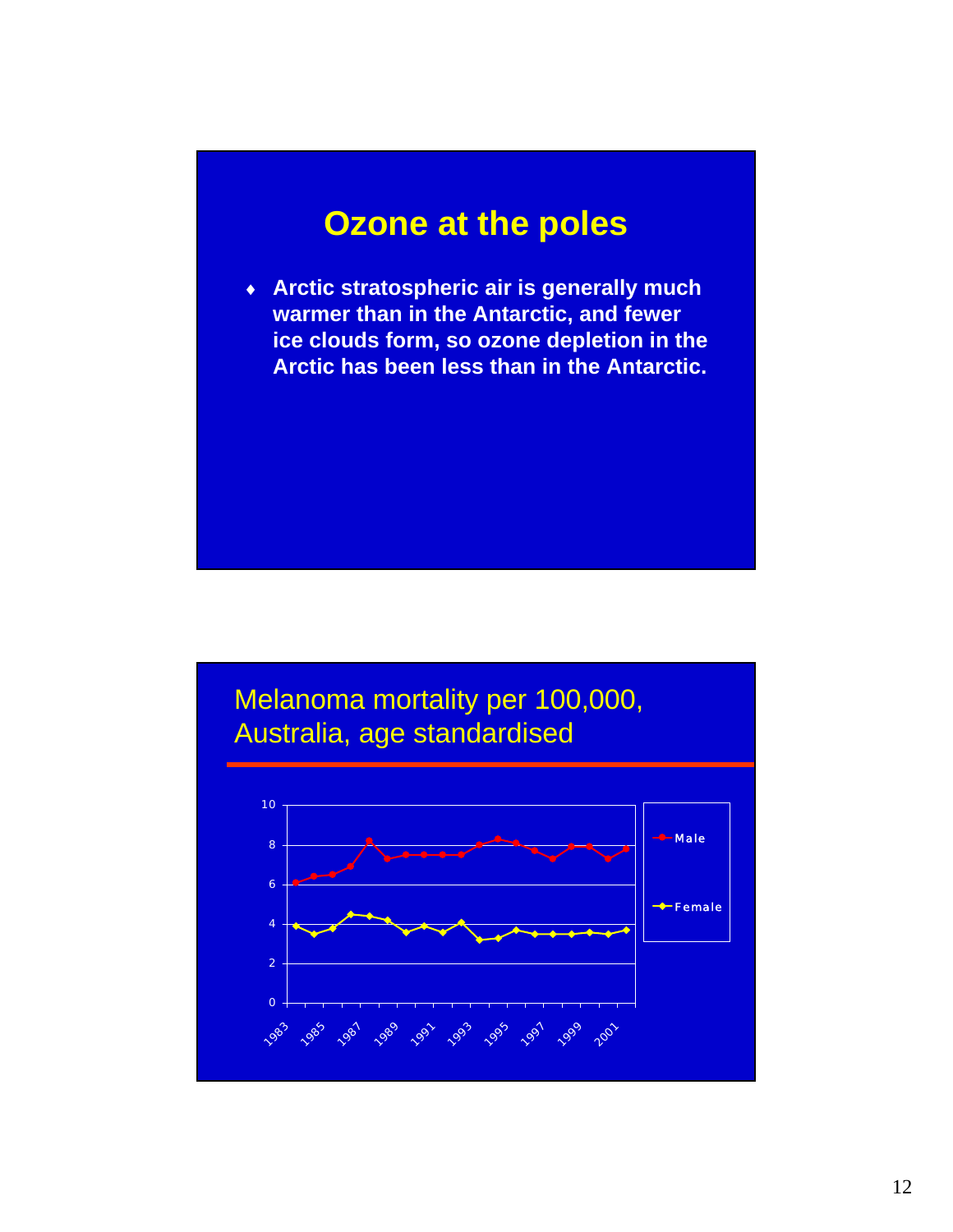

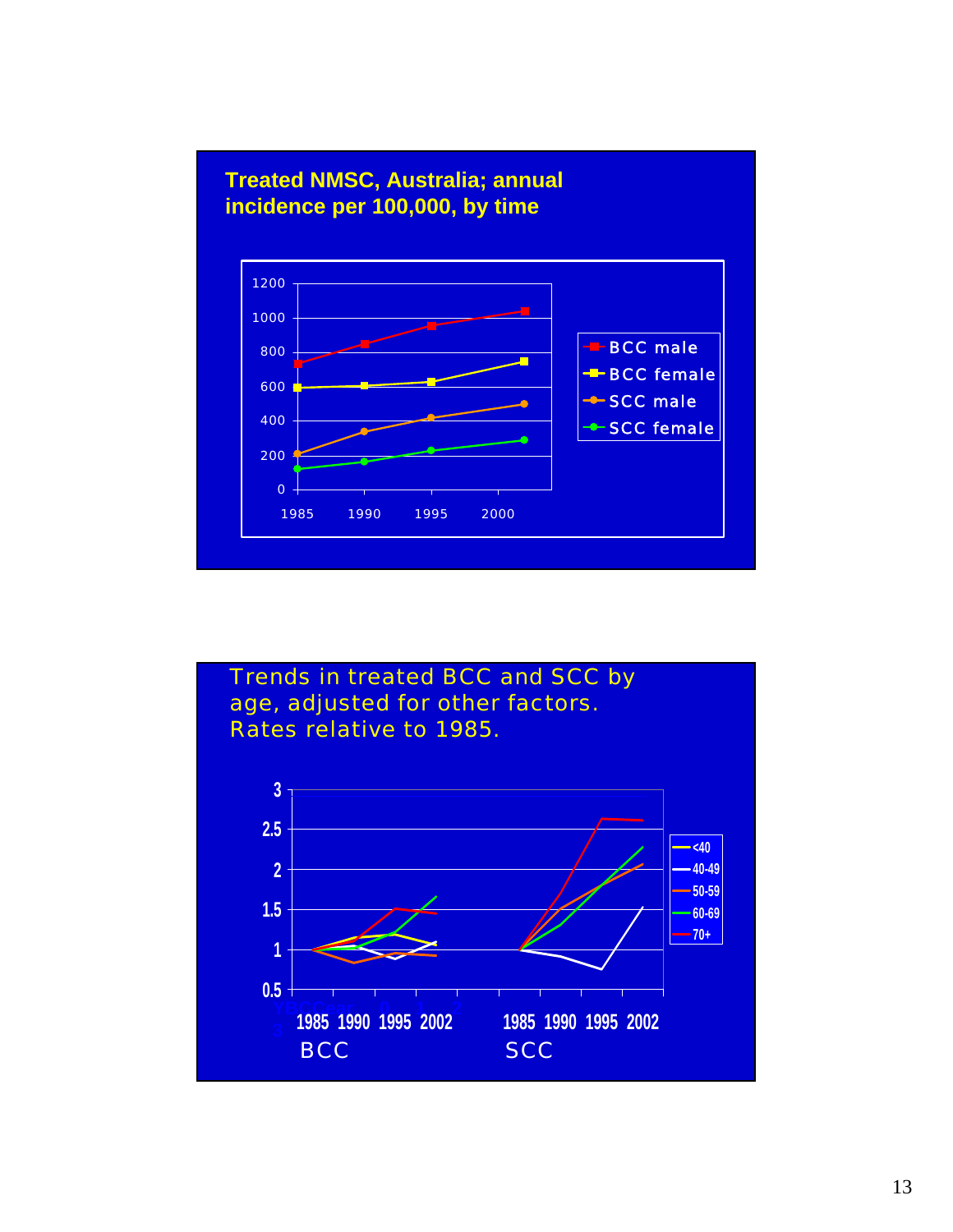

#### **Meta-analysis of 29 melanoma studies**

| ◆ Factor Studies Odds ratio 95% C.I. |     |      |                 | Elwood & Jopson, Int J Cancer, 73,198, 1997 |
|--------------------------------------|-----|------|-----------------|---------------------------------------------|
| ◆ Sun exposure:                      |     |      |                 |                                             |
| $\cdot$ Intermittent 23              |     | 1.71 |                 | $1.54 - 1.90$                               |
| ◆ occupational 20                    |     | 0.86 |                 | $0.77 - 0.96$                               |
| $\bullet$ total                      |     |      | $11 \quad 1.18$ | $1.02 - 1.38$                               |
| $\bullet$ sunburn:                   |     |      |                 |                                             |
| ◆ adult or life 19                   |     | 1.91 |                 | $1.69 - 2.17$                               |
| ◆ adolescence7 1.73                  |     |      |                 | $1.44 - 2.07$                               |
| ◆ childhood                          | - 9 | 1.95 |                 | $1.66 - 2.31$                               |
|                                      |     |      |                 |                                             |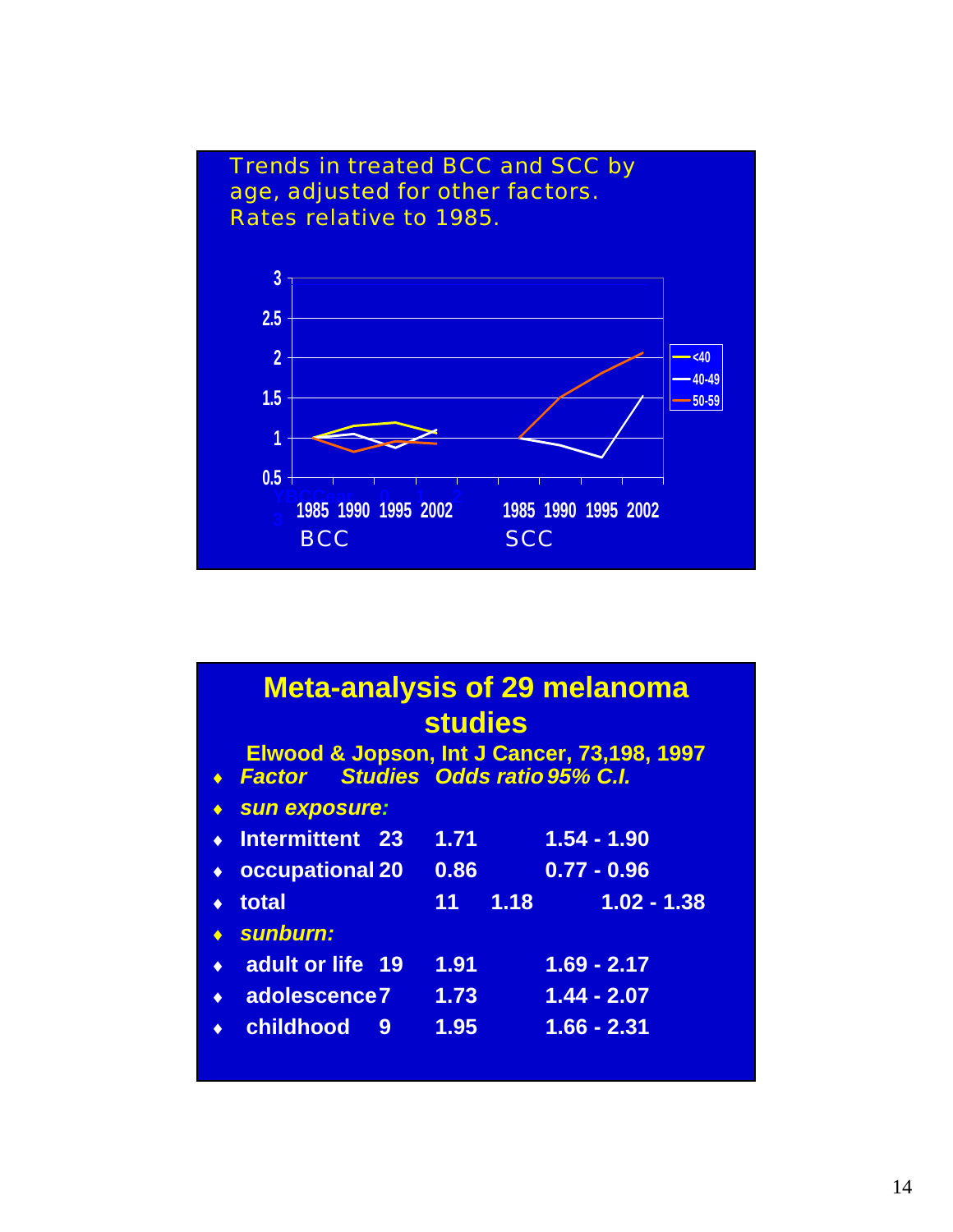# **Elwood & jopson**

# **Cumulative risk of skin cancer by age**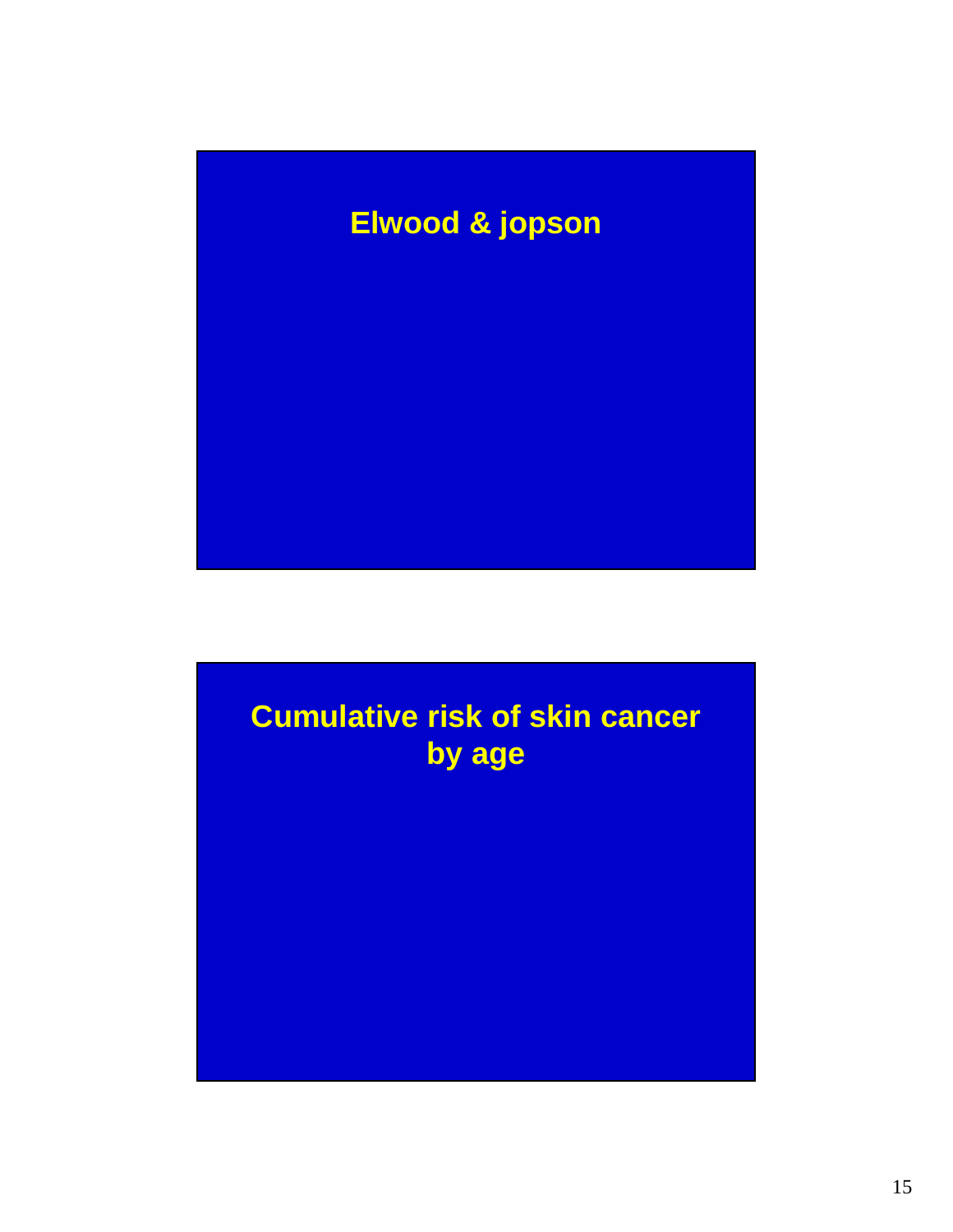

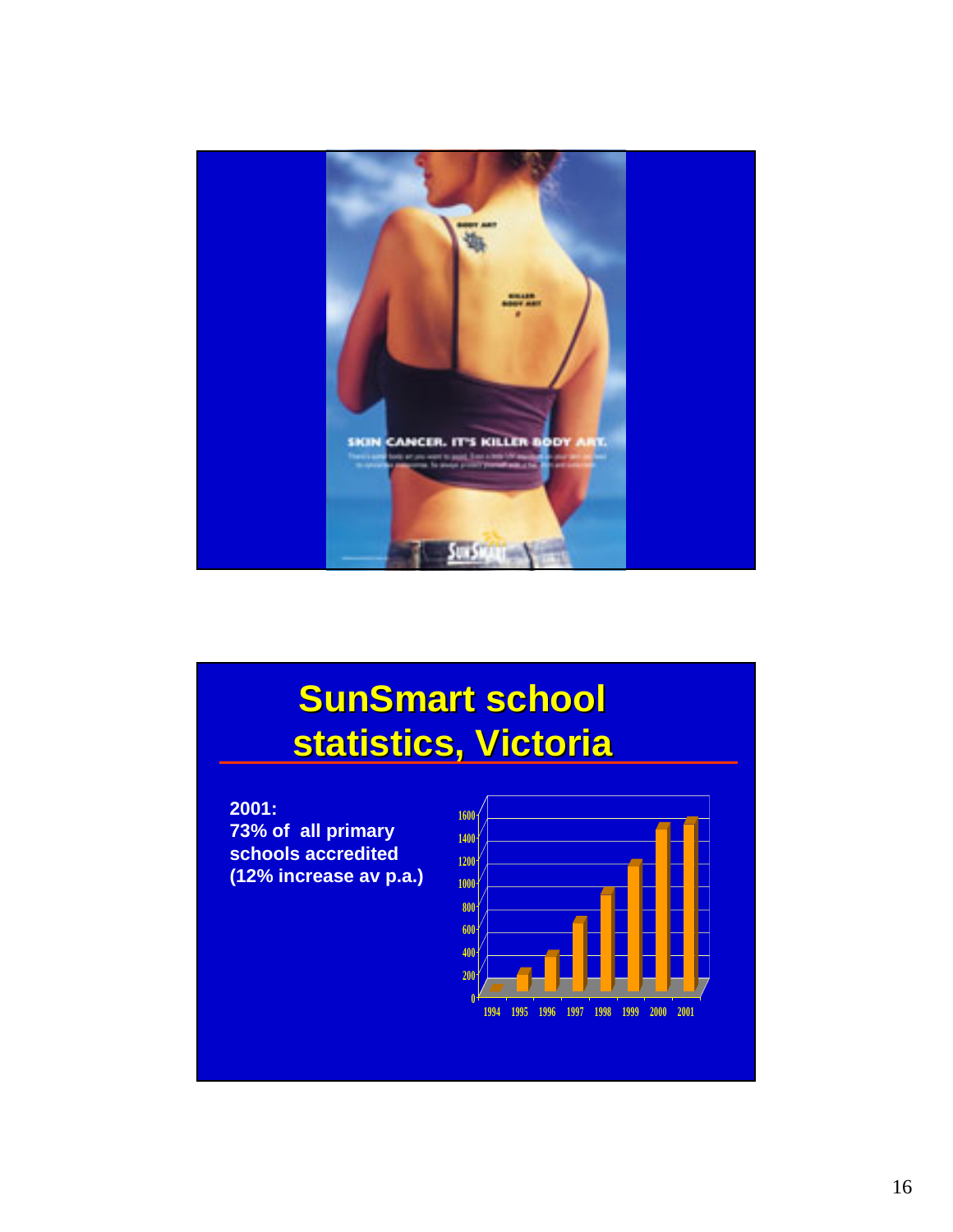#### **Changes in social norms, attitudes and selfefficacy for sun efficacy for sun-related behaviour related behaviour**

|                                                                                         | '88 | '89 | '90     | '92 | '95 | '98 |
|-----------------------------------------------------------------------------------------|-----|-----|---------|-----|-----|-----|
| <b>Social norms</b>                                                                     |     |     |         |     |     |     |
| <b>Friends think a sun tan is</b><br>a good idea<br><b>Close family think a sun tan</b> | 69% | 63% | 52%     | 48% | 38% | 36% |
| is good                                                                                 | 50% |     | 37% 29% | 25% | 19% | 20% |
| <b>Attitude</b>                                                                         |     |     |         |     |     |     |
| I feel more healthy with a sun tan                                                      | 51% | 46% | 39%     | 31% | 30% | 30% |
| Prefer a dark or very dark tan                                                          | 20% | 18% | 14%     | 9%  | 8%  | 7%  |
| <b>Self-efficacy</b><br>I find it difficult to protect myself                           |     |     |         |     |     |     |
| from the sun                                                                            | 22% | 17% | 20%     | 21% | 21% | 21% |
| Once you get a suntan its easier<br>to enjoy the summer                                 | 62% | 54% | 43%     | 37% | 30% | 29% |

#### **Percentage taking sun protection measures between 11am & 3pm on the previous Sunday**

|                                                                   | 38' | '89 | '90 | '92             | '95 | '98 |
|-------------------------------------------------------------------|-----|-----|-----|-----------------|-----|-----|
| Wore a wide brimmed<br>hat between 11am &<br><b>3pm on Sunday</b> | 9%  |     |     | 15% 16% 19% 19% |     | 17% |
| <b>Used sunscreen between</b><br>11am & 3pm Sunday                | 21% |     |     | 26% 24% 28% 38% |     | 37% |
| Chose to stay out of<br>the sun between 11am<br>& 3pm on Sunday   |     |     |     |                 |     |     |
|                                                                   | n/a |     |     | n/a 29% 34% 42% |     | 33% |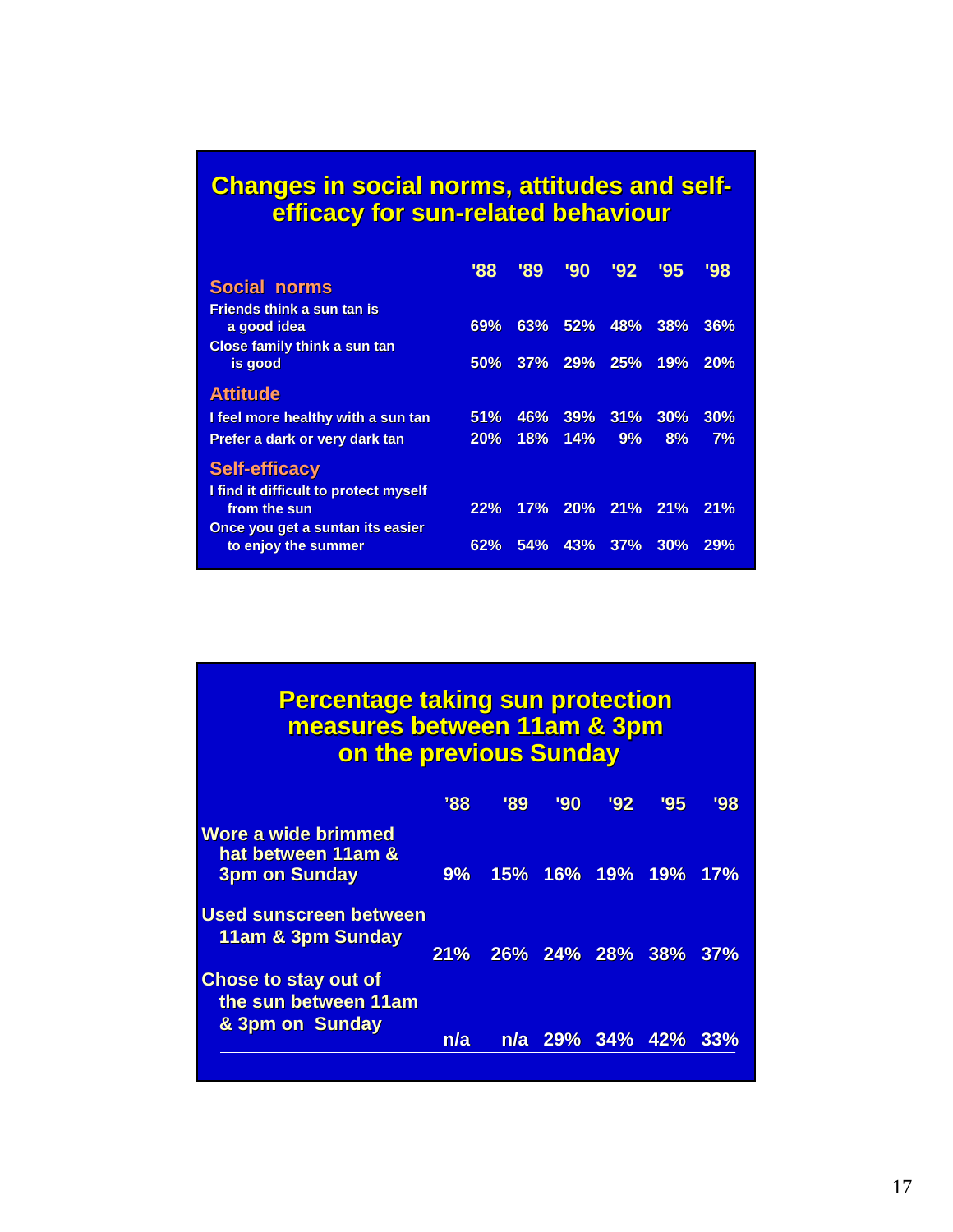

# Why sunburn used as intermediate marker of carcinogenic action

Measure of biologically active sunlight reaching skin

- correlates highly with ambient UVR levels
- · is person-specific, depends on:
	- skin phenotype
	- degree of melanisation (natural and acquired)
	- degree of epidermal thickening
	- amount of applied protection

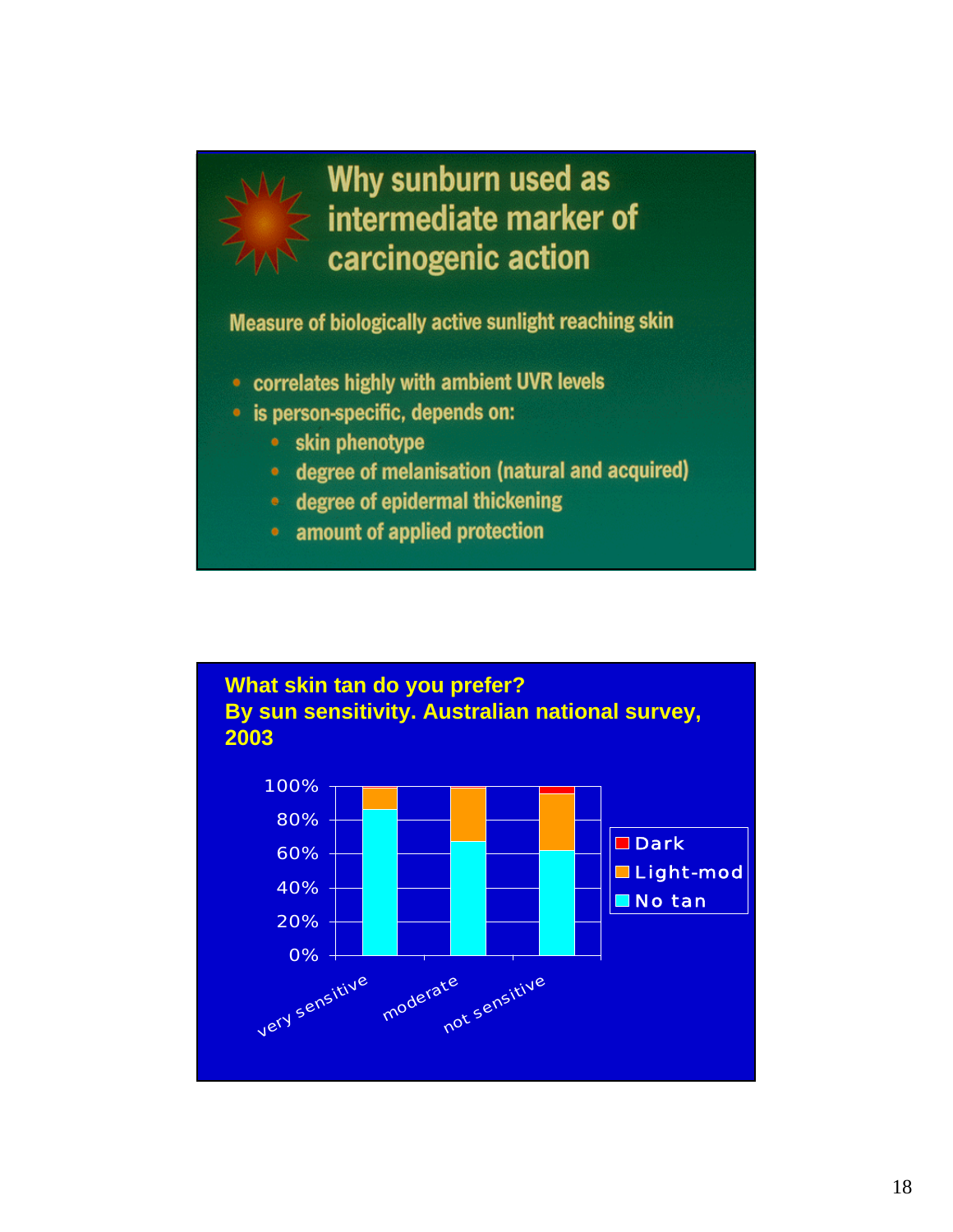## **SunSmart**

- $\triangle$  State initiatives, little national integration
- ♦ Funding from Cancer Councils
- ♦ CC also support epidemiological and behavioural science research groups
- ♦ Variable state government support
- ♦ Little federal support until recently
- ♦ \$5 million national program planned

#### **Current messages**

'Everyone should use a combination of five sun protection measures whenever the UV Index reaches 3 and above:

- ♦ 1. Slip on sun-protective clothing that covers as much skin as possible
- ♦ 2. Slop on SPF30+ sunscreen make sure it is broad spectrum and water resistant. Put it on 20 minutes before you go outdoors and every two hours afterwards. Sunscreen should never be used to extend the time you spend in the sun.
- ♦ 3. Slap on a hat that protects your face, head, neck and ears
- 4. Seek shade
- 5. Slide on some sunglasses make sure they meet<br>Australian Standards'.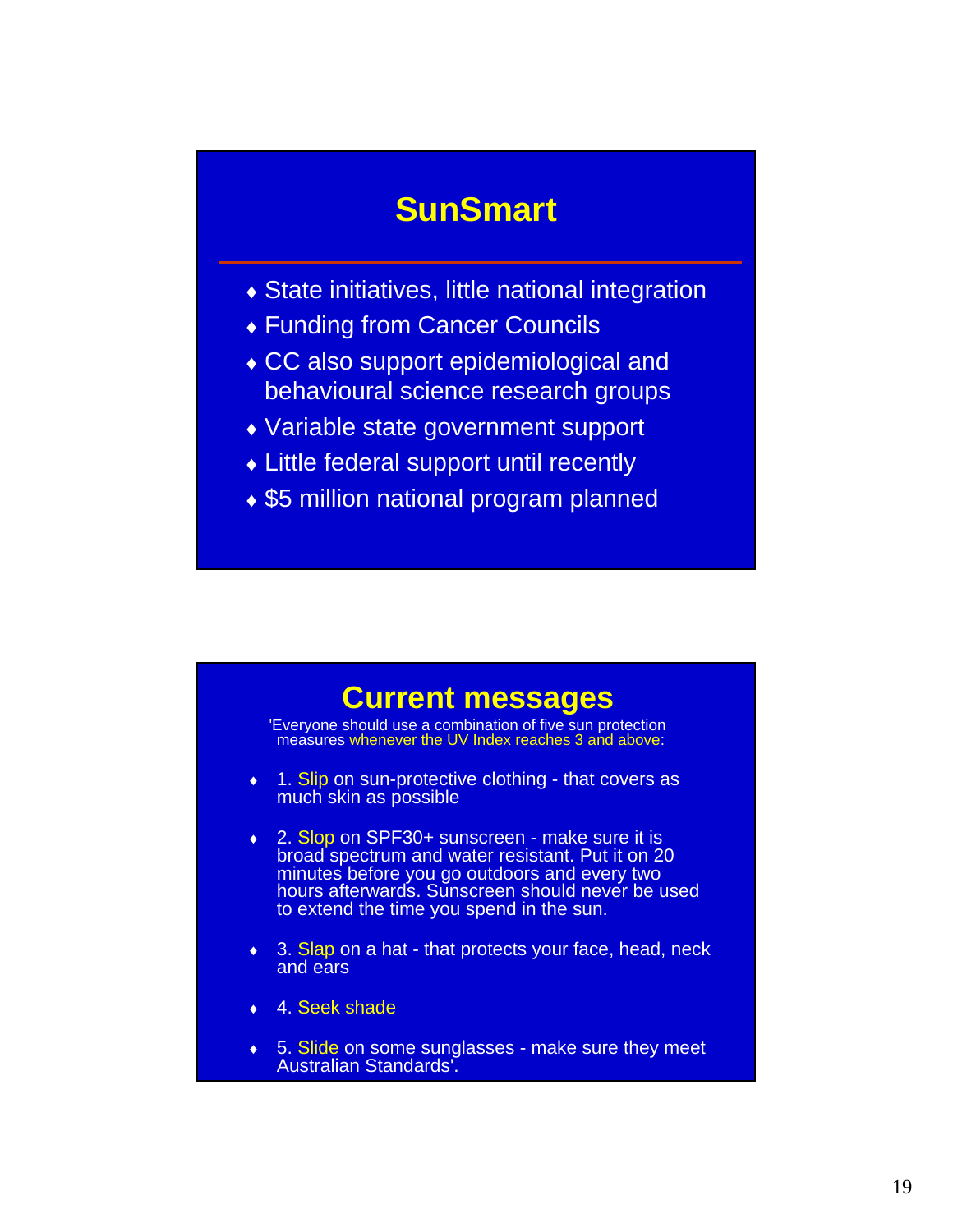

#### **Local governments supplying personal sun protection items for their outdoor staff sun protection items for their outdoor staff**

|                            | 1990<br>$n = 158$ | 1993<br>$n = 136$ | 1998<br>$n=60$ | 1998<br><b>Council<sup>1</sup> Contract<sup>2</sup></b><br>workers workers<br>$n = 44$ |
|----------------------------|-------------------|-------------------|----------------|----------------------------------------------------------------------------------------|
| <b>Broad-brimmed or</b>    |                   |                   |                |                                                                                        |
| legionnaire hats           | 61%               | 86%               | 97%            | 66%                                                                                    |
| Other type of hat          | 42%               | 33%               | 53%            | 46%                                                                                    |
| <b>Sunscreen</b>           | 59%               | 96%               | 95%            | 64%                                                                                    |
| <b>Long-sleeved shirts</b> |                   |                   | 83%            | 61%                                                                                    |
| <b>Trousers</b>            |                   |                   | 88%            | 59%                                                                                    |

**1. Of councils with at least some council employed**

**2. Of councils with at least some contract employed**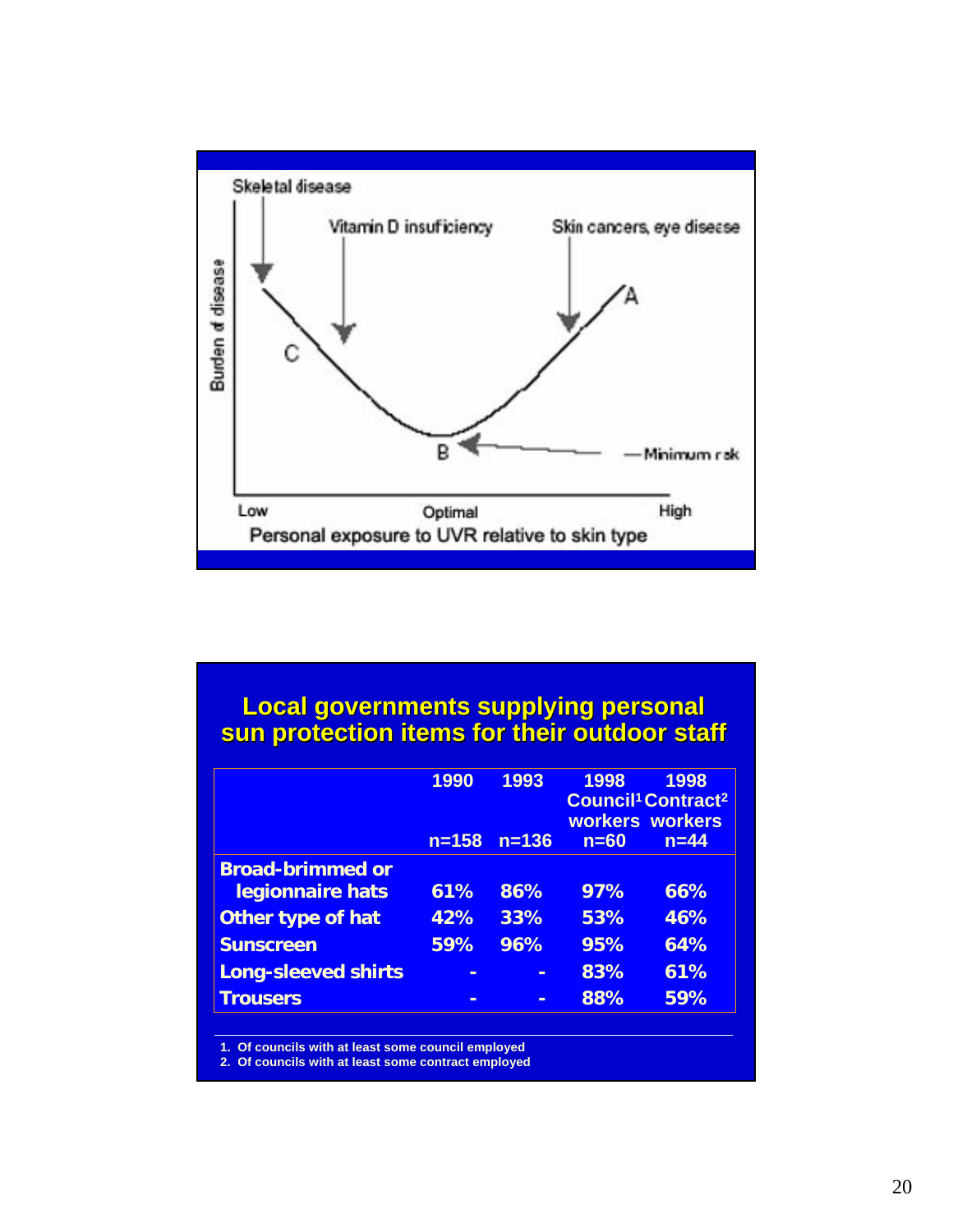

#### **Key requirements of the voluntary Standard (AS/NZS 2635:2002) for Solaria for cosmetic purposes**

- ♦ **Age Limit**
	- **not allowed <18 unless permission**
- ♦ **Promotion**
	- **No claims of non-cosmetic health claims**
- ♦ **Client Information**
	- **Warning Notice (every cubicle)**
	- **Client Consent Form (records kept for 2 years)**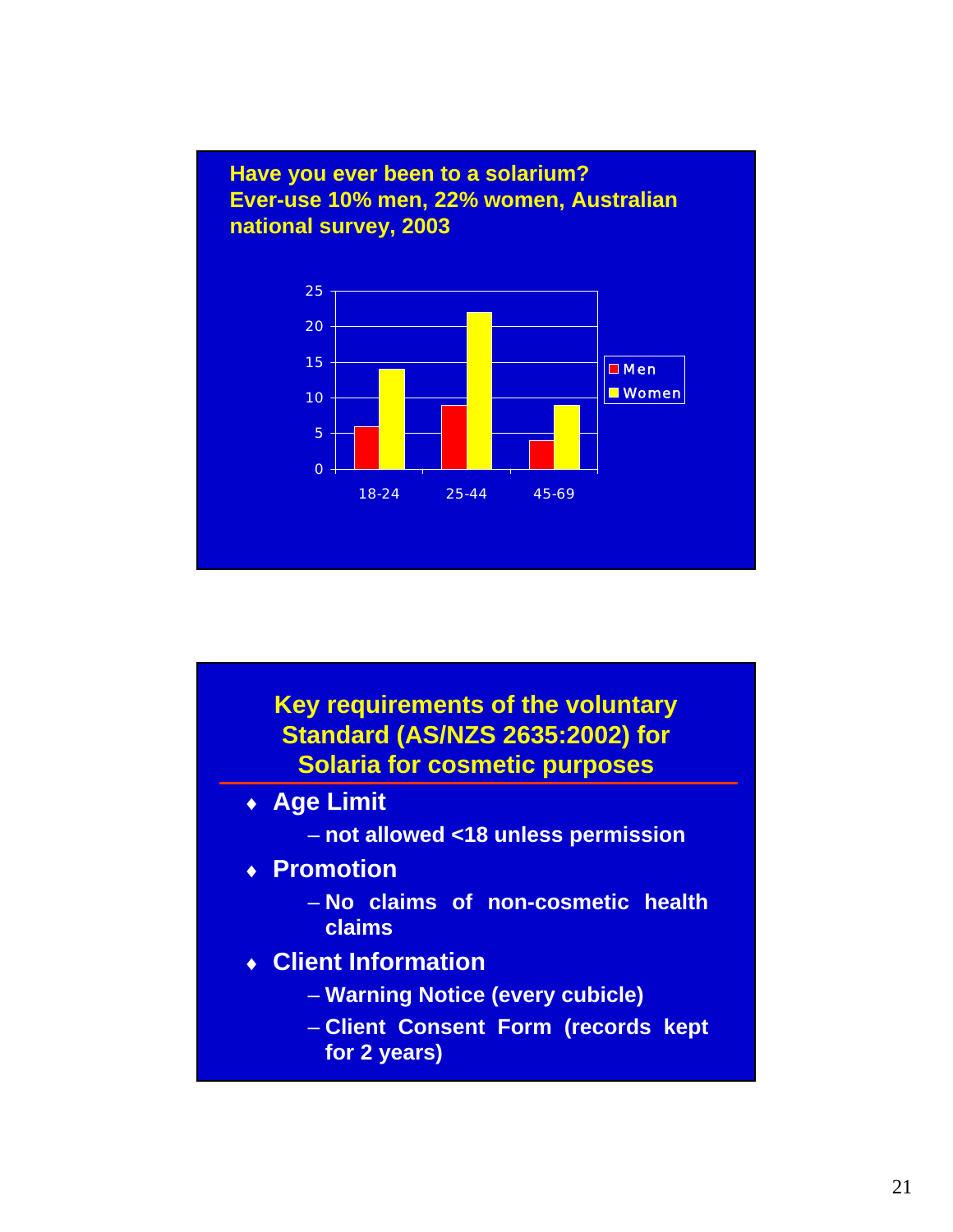**Key requirements of the voluntary Standard (AS/NZS 2635:2002) for Solaria for cosmetic purposes** - cont

- ♦ **Supervisor training**
- ♦ **No unsupervised solariums**
- ♦ **Skin Type 1 exclusion**
- ♦ **Maximum output 1.5 watts/m2**

# **Ultraviolet radiationUV ALERT** YOUR DAILY GUIDE TO **SUN PROTECTION**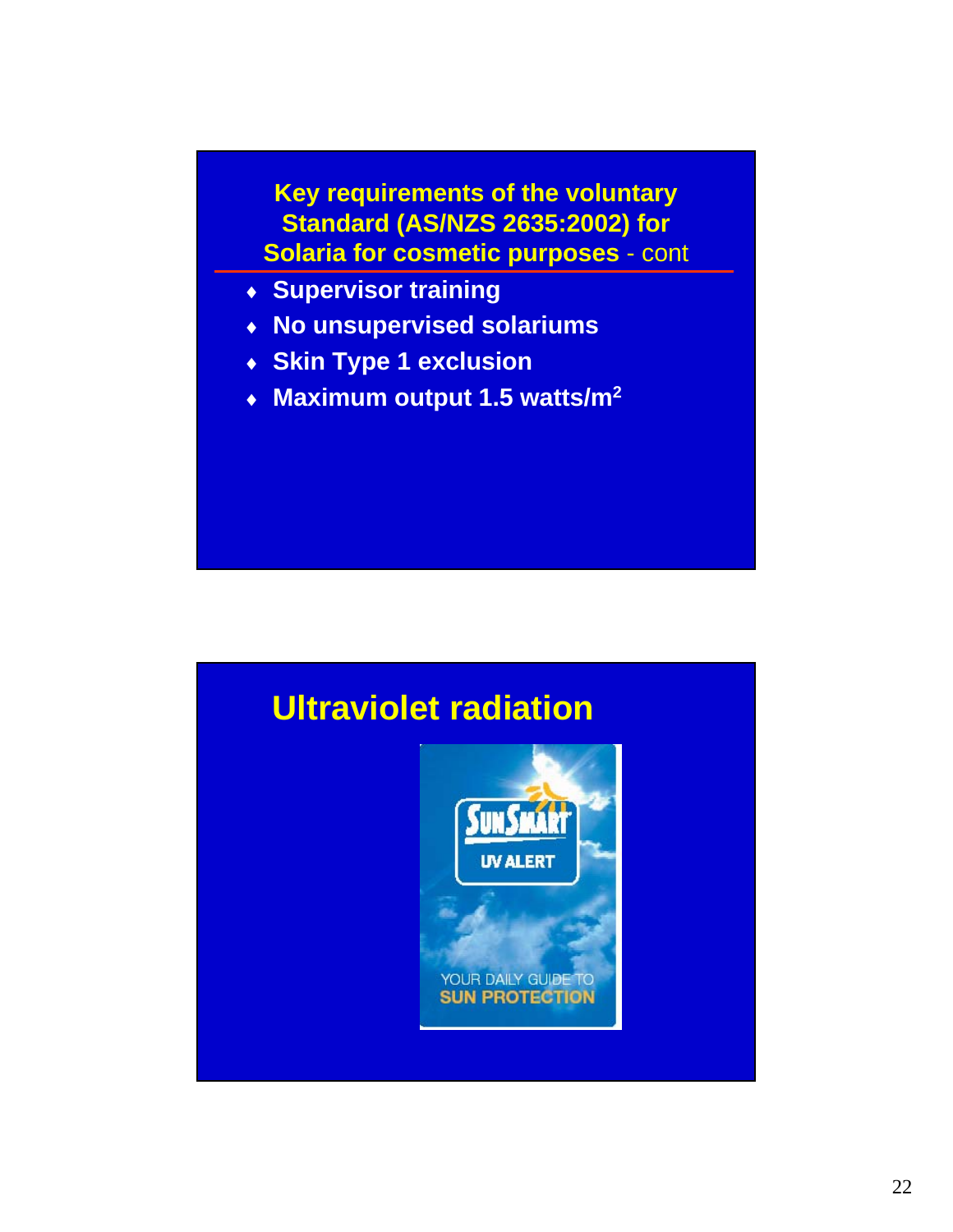#### **Responses to the threat from high UV levels**

- ♦ **Macro efforts in ozone depletion control, Montreal protocol**
- ♦ **Environmental changes**
- ♦ **Behaviour changes**

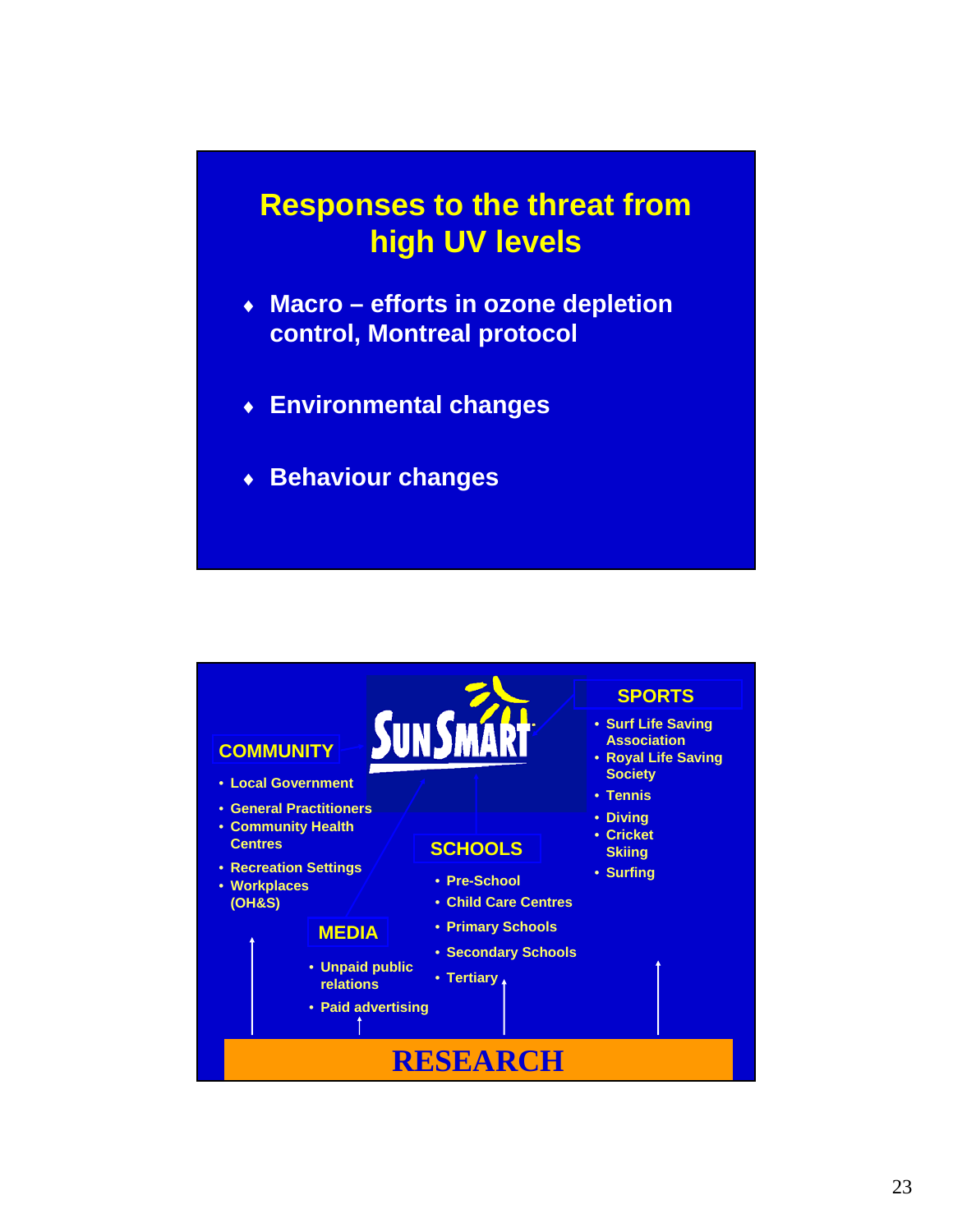### **Responses – detection and treatment**

- ♦ **Treatment services**
- ♦ **Early diagnosis efforts**
- ♦ **?? Value of screening for melanoma**

# Testing and labelling clothing - Ultraviolet protection factor

♦ **A material's UPF rating is based on the percentage of UV radiation transmitted through the material.**



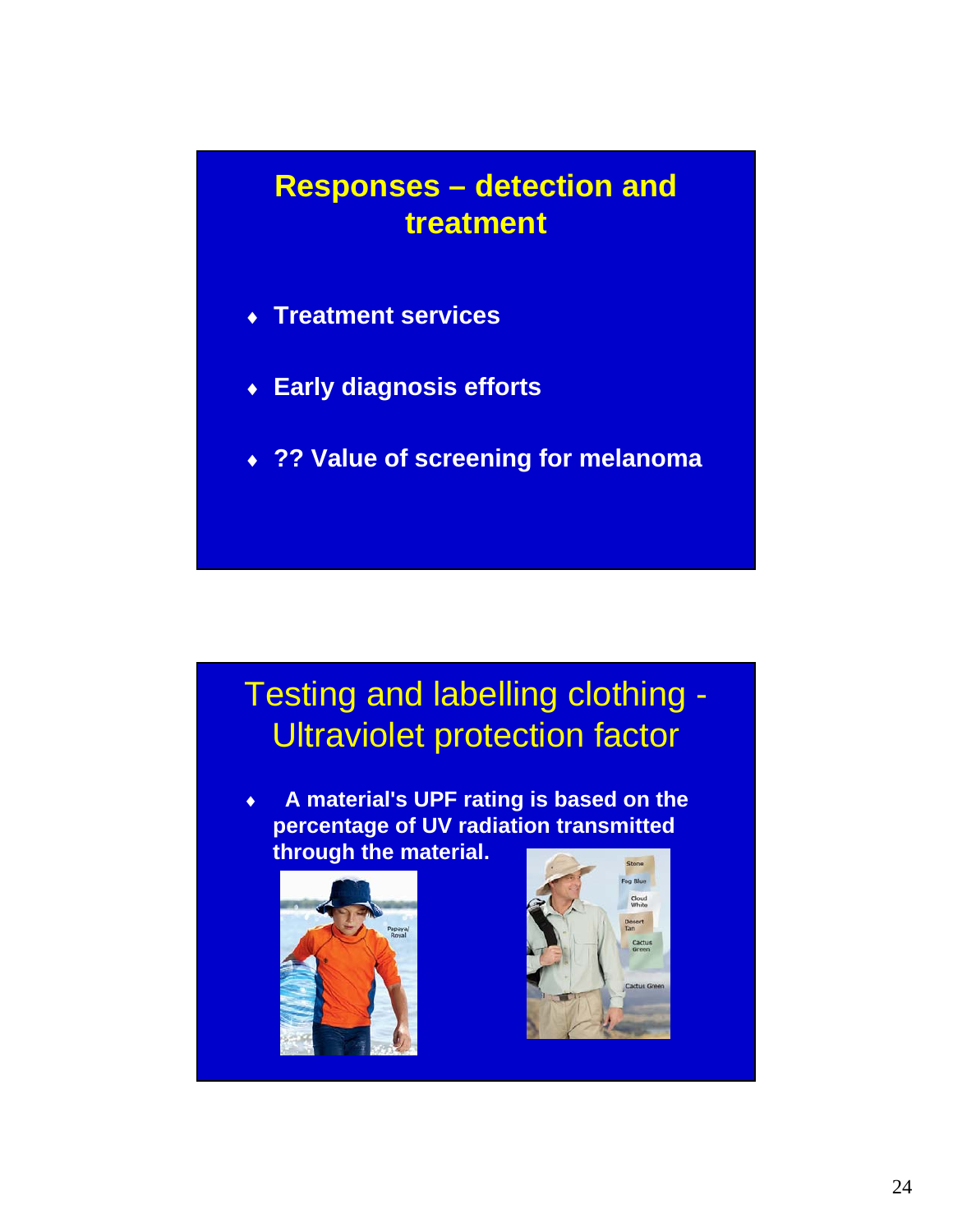**Our children's swimwear is made from chlorineresistant fabric that blocks 98% UV. Our shortsleeve swim shirts are the most popular sun protective swimwear items in Australia**.



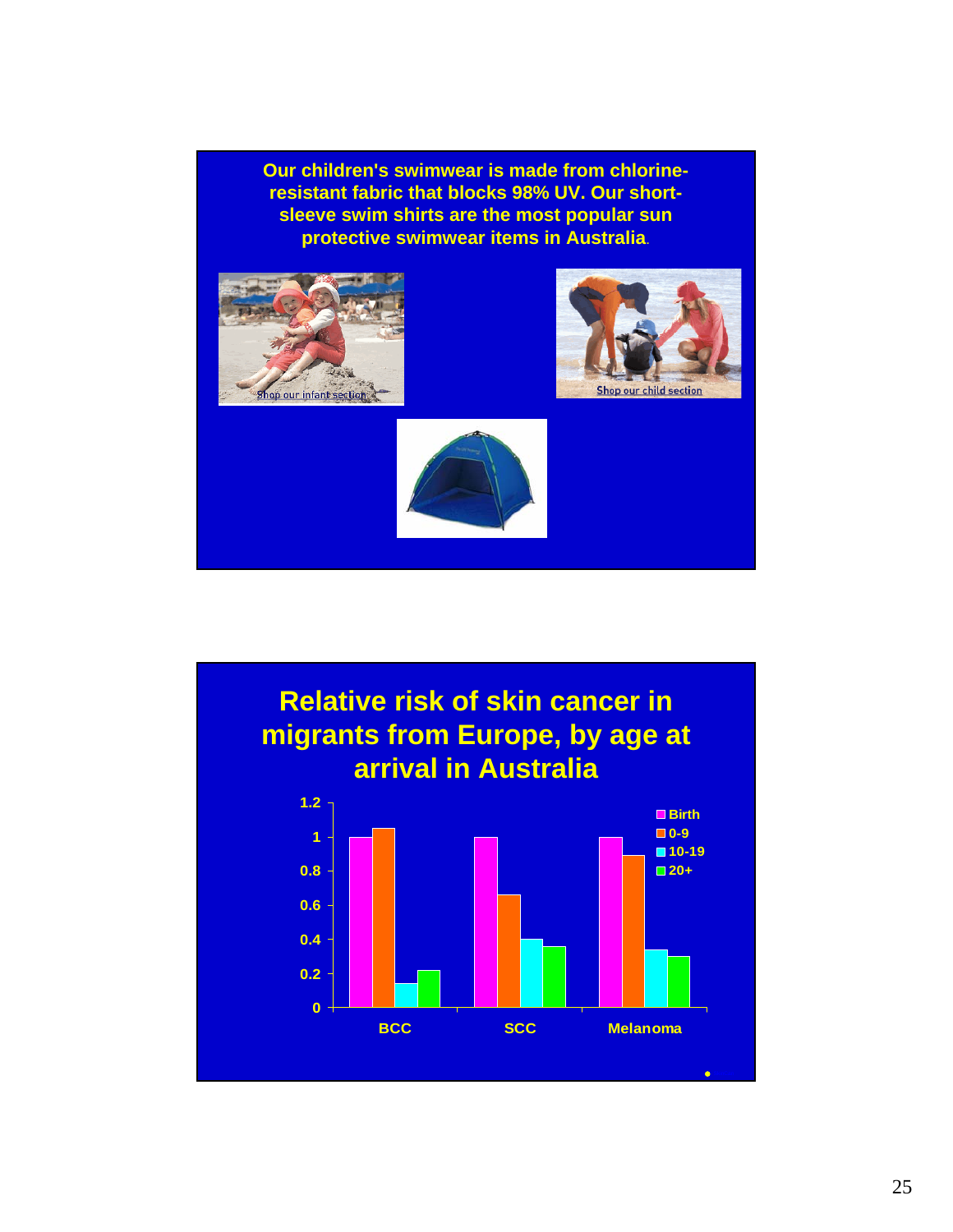

![](_page_25_Figure_1.jpeg)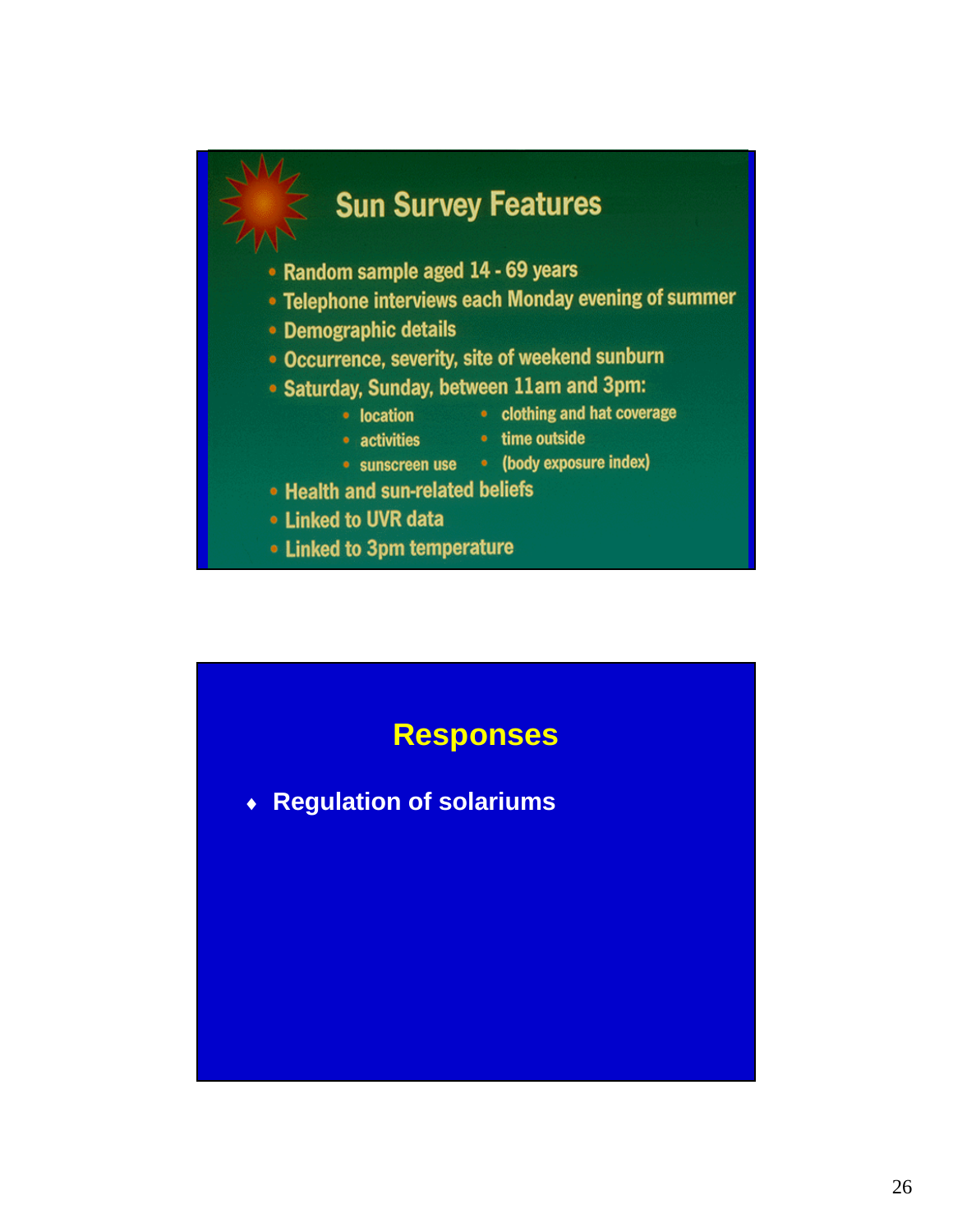# **SunSmart's success can be mostly attributed to**

**Montague, Borland & Sinclair (2001)**

- ♦ **broad multi-faceted intervention program**
- ♦ **history of mass media underpinning program**
- ♦ **having access to adequate & consistent resources**
- ♦ **growing out of a strong home base**
- ♦ **integration of research and evaluation into program planning**

Melanoma mortality, Australia, per 100,000 age standardised within age groups (log scale)

![](_page_26_Figure_8.jpeg)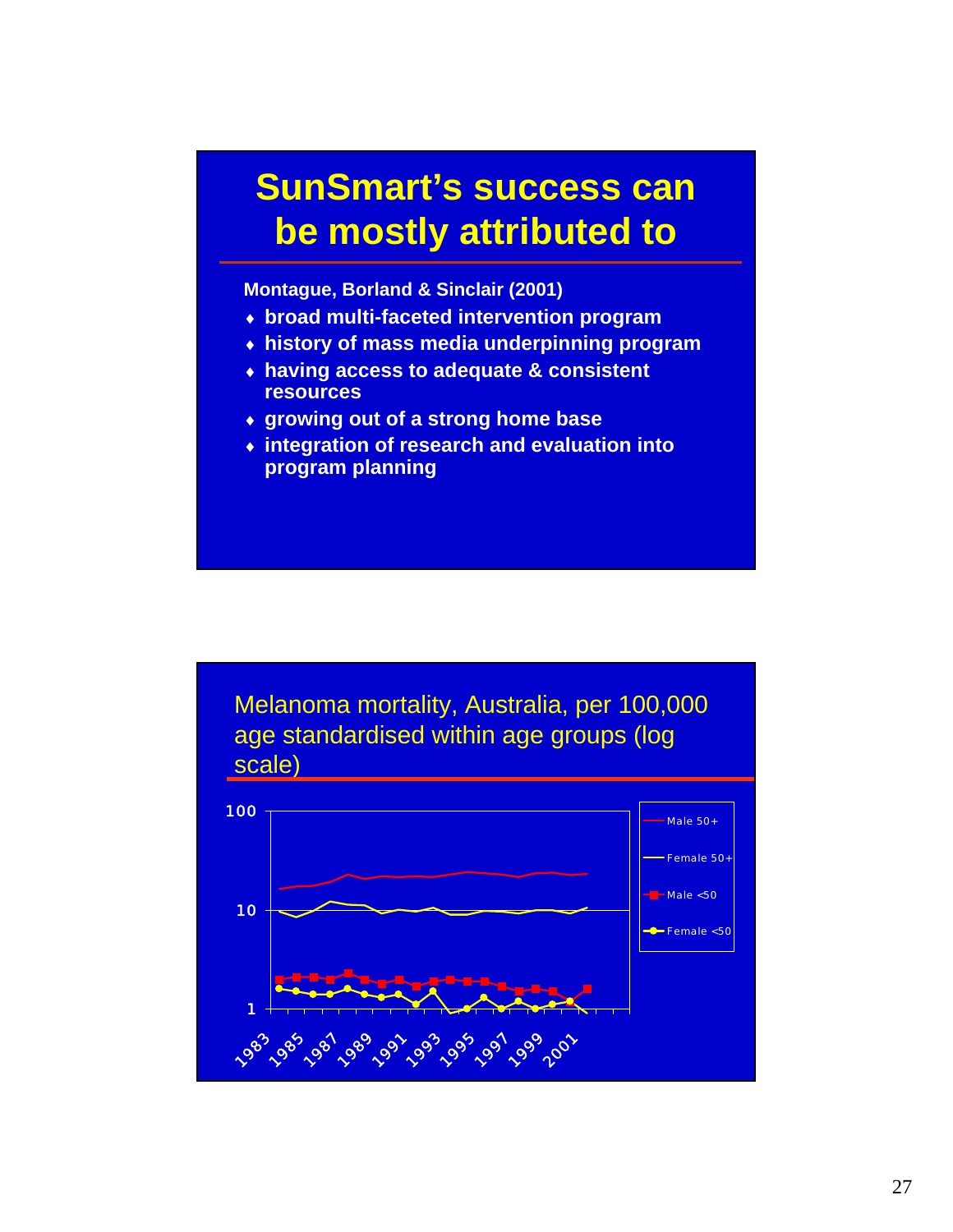![](_page_27_Figure_0.jpeg)

![](_page_27_Figure_1.jpeg)